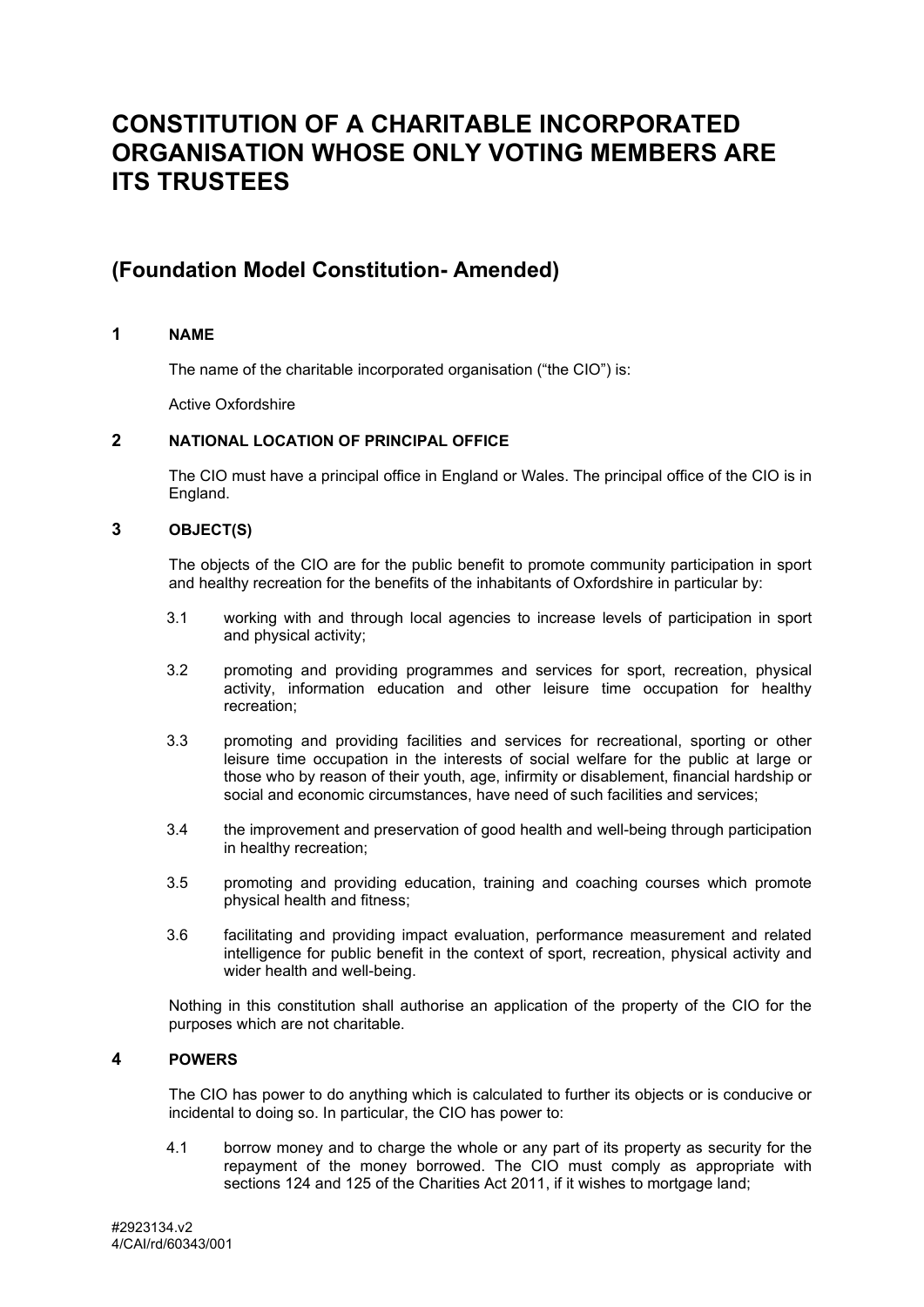- 4.2 buy, take on lease or in exchange, hire or otherwise acquire any property and to maintain and equip it for use:
- 4.3 sell, lease or otherwise dispose of all or any part of the property belonging to the CIO. In exercising this power, the CIO must comply as appropriate with sections 117 and 119-123 of the Charities Act 2011;
- 4.4 employ and remunerate such staff as are necessary for carrying out the work of the CIO. The CIO may employ or remunerate a charity trustee only to the extent that it is permitted to do so by Clause [6](#page-1-0) (Benefits and payments to charity trustees and connected persons) and provided it complies with the conditions of that Clause;
- 4.5 deposit or invest funds, employ a professional fund-manager, and arrange for the investments or other property of the CIO to be held in the name of a nominee, in the same manner and subject to the same conditions as the trustees of a trust are permitted to do by the Trustee Act 2000.

## **5 APPLICATION OF INCOME AND PROPERTY**

- 5.1 The income and property of the CIO must be applied solely towards the promotion of the objects.
- a charity trustee is entitled to be reimbursed from the property of the CIO or may pay out of such property reasonable expenses properly incurred by him or her when acting on behalf of the CIO;
- a charity trustee may benefit from trustee indemnity insurance cover purchased at the CIO's expense in accordance with, and subject to the conditions in, section 189 of the Charities Act 2011.
- 5.2 None of the income or property of the CIO may be paid or transferred directly or indirectly by way of dividend, bonus or otherwise by way of profit to any member of the CIO.
- 5.3 Nothing in this Clause shall prevent a charity trustee or connected person receiving any benefit or payment which is authorised by Clause [6.](#page-1-0)

## <span id="page-1-0"></span>**6 BENEFITS AND PAYMENTS TO CHARITY TRUSTEES AND CONNECTED PERSONS**

#### 6.1 **General provisions**

No charity trustee or connected person may:

buy or receive any goods or services from the CIO on terms preferential to those applicable to members of the public;

sell goods, services, or any interest in land to the CIO;

be employed by, or receive any remuneration from, the CIO;

receive any other financial benefit from the CIO;

unless the payment or benefit is permitted by Sub-Clause [6.2](#page-1-1) of this Clause or authorised by the court or the Charity Commission ("the Commission"). In this Clause, a "financial benefit" means a benefit, direct or indirect, which is either money or has a monetary value.

#### <span id="page-1-1"></span>6.2 **Scope and powers permitting trustees' or connected persons' benefits**

a charity trustee or connected person may receive a benefit from the CIO as a beneficiary of the CIO provided that a majority of the trustees do not benefit in this way;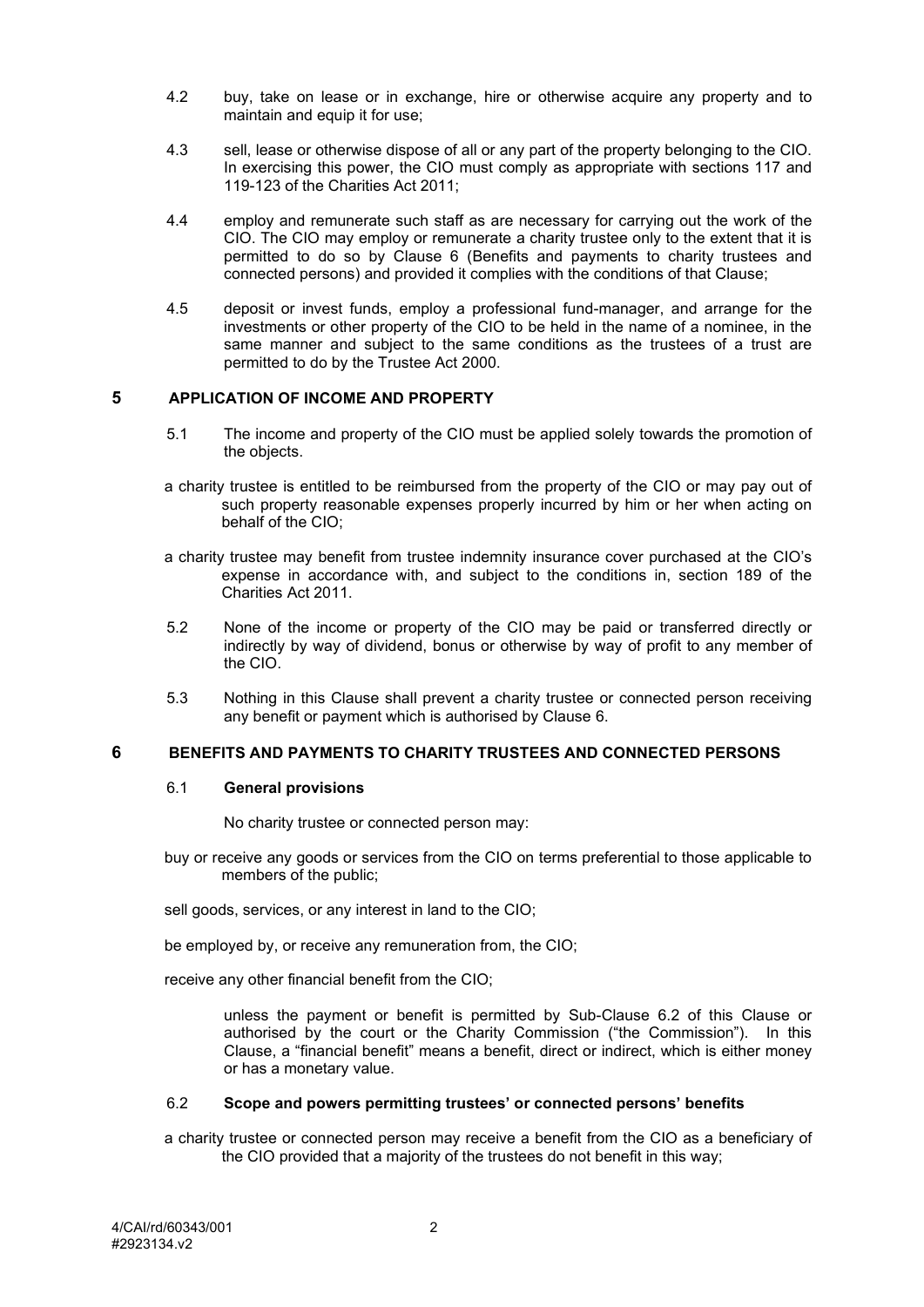- a charity trustee or connected person may enter into a contract for the supply of services, or of goods that are supplied in connection with the provision of services, to the CIO where that is permitted in accordance with, and subject to the conditions in, sections 185 to 188 of the Charities Act 2011;
- <span id="page-2-1"></span>subject to Sub-Clause [6.3](#page-2-0) of this Clause a charity trustee or connected person may provide the CIO with goods that are not supplied in connection with services provided to the CIO by the charity trustee or connected person;
- a charity trustee or connected person may receive interest on money lent to the CIO at a reasonable and proper rate which must be not more than the Bank of England bank rate (also known as the base rate);
- a charity trustee or connected person may receive rent for premises let by the trustee or connected person to the CIO. The amount of the rent and the other terms of the lease must be reasonable and proper. The charity trustee concerned must withdraw from any meeting at which such a proposal or the rent or other terms of the lease are under discussion;
- a charity trustee or connected person may take part in the normal trading and fundraising activities of the CIO on the same terms as members of the public.

#### <span id="page-2-0"></span>6.3 **Payment for supply of goods only – controls**

The CIO and its charity trustees may only rely upon the authority provided by Sub-Clause [0](#page-2-1) of this Clause if each of the following conditions is satisfied:

- the amount or maximum amount of the payment for the goods is set out in a written agreement between the CIO and the charity trustee or connected person supplying the goods ("the supplier");
- the amount or maximum amount of the payment for the goods does not exceed what is reasonable in the circumstances for the supply of the goods in question;
- the other charity trustees are satisfied that it is in the best interests of the CIO to contract with the supplier rather than with someone who is not a charity trustee or connected person. In reaching that decision the charity trustees must balance the advantage of contracting with a charity trustee or connected person against the disadvantages of doing so;
- the supplier is absent from the part of any meeting at which there is discussion of the proposal to enter into a contract or arrangement with him or her or it with regard to the supply of goods to the CIO;
- the supplier does not vote on any such matter and is not to be counted when calculating whether a quorum of charity trustees is present at the meeting;
- the reason for their decision is recorded by the charity trustees in the minute book;
- a majority of the charity trustees then in office are not in receipt of remuneration or payments authorised by Clause [6.](#page-1-0)
- 6.4 In Sub-Clauses [6.2](#page-1-1) and [6.3](#page-2-0) of this Clause:

"the CIO" includes any company in which the CIO:

- 6.4.1.1 holds more than 50% of the shares; or
- 6.4.1.2 controls more than 50% of the voting rights attached to the shares; or
- 6.4.1.3 has the right to appoint one or more directors to the board of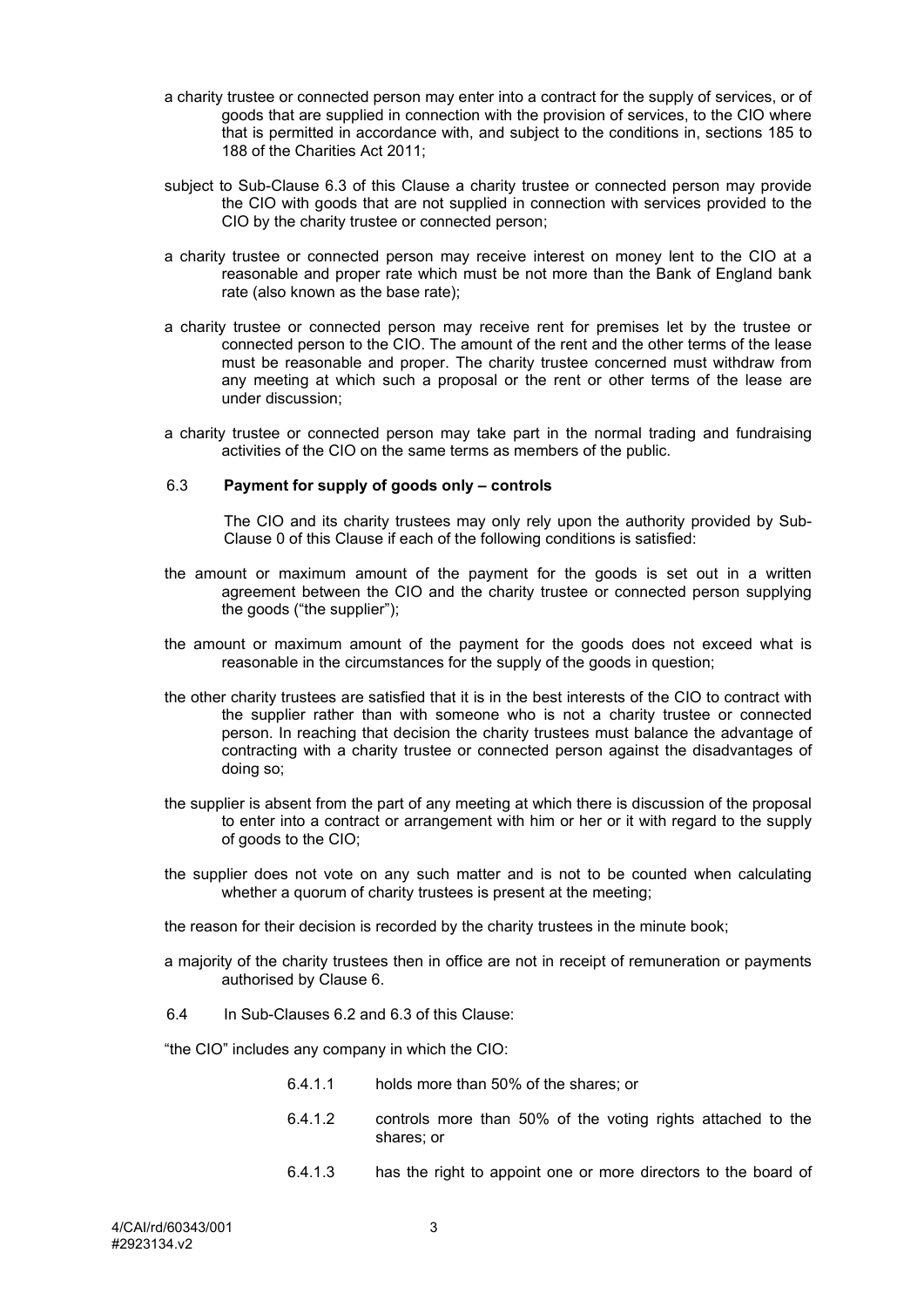#### the company;

"connected person" includes any person within the definition set out in Clause [30](#page-11-0) (Interpretation).

## <span id="page-3-0"></span>**7 CONFLICTS OF INTEREST AND CONFLICTS OF LOYALTY**

A charity trustee must:

- 7.1 declare the nature and extent of any interest, direct or indirect, which he or she has in a proposed transaction or arrangement with the CIO or in any transaction or arrangement entered into by the CIO which has not previously been declared; and
- 7.2 absent himself or herself from any discussions of the charity trustees in which it is possible that a conflict of interest will arise between his or her duty to act solely in the interests of the CIO and any personal interest (including but not limited to any financial interest).

Any charity trustee absenting himself or herself from any discussions in accordance with this Clause must not vote or be counted as part of the quorum in any decision of the charity trustees on the matter.

## **8 LIABILITY OF MEMBERS TO CONTRIBUTE TO THE ASSETS OF THE CIO IF IT IS WOUND UP**

If the CIO is wound up, the members of the CIO have no liability to contribute to its assets and no personal responsibility for settling its debts and liabilities.

#### **9 CHARITY TRUSREES**

#### 9.1 **Functions and duties of charity trustees**

The charity trustees shall manage the affairs of the CIO and may for that purpose exercise all the powers of the CIO. It is the duty of each charity trustee:

- to exercise his or her powers and to perform his or her functions in his or her capacity as a trustee of the CIO in the way he or she decides in good faith would be most likely to further the purposes of the CIO; and
- to exercise, in the performance of those functions, such care and skill as is reasonable in the circumstances having regard in particular to:
	- 9.1.1.1 any special knowledge or experience that he or she;
	- 9.1.1.2 has or holds himself or herself out as having; and
	- 9.1.1.3 if he or she acts as a charity trustee of the CIO in the course of a business or profession, to any special knowledge or experience that it is reasonable to expect of a person acting in the course of that kind of business or profession.

#### 9.2 **Eligibility for trusteeship**

Every charity trustee must be a natural person.

No individual may be appointed as a charity trustee of the CIO:

- 9.2.1.1 if he or she is under the age of 16 years; or
- 9.2.1.2 if he or she would automatically cease to hold office under the provisions of Clause [0.](#page-4-0)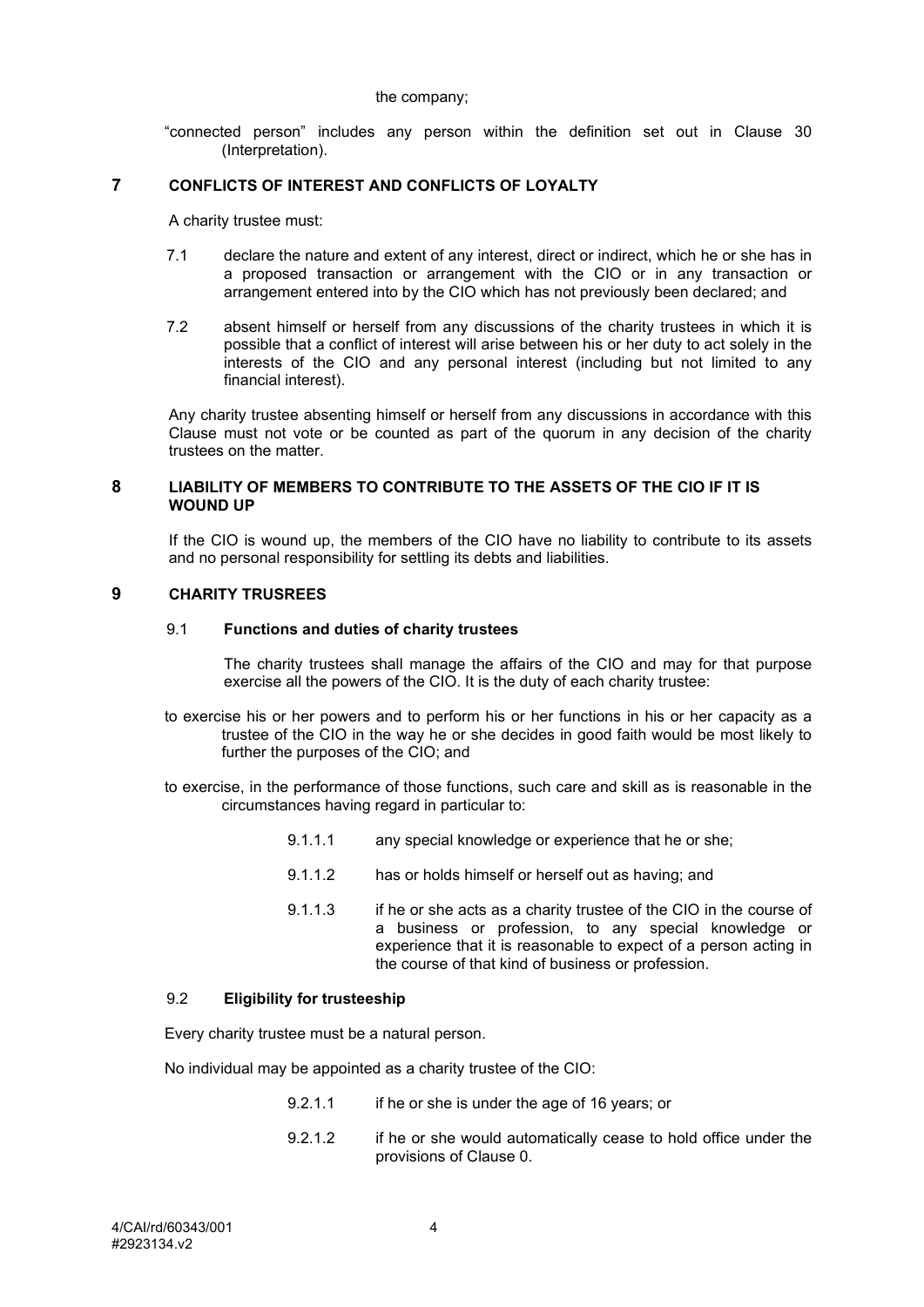- No one is entitled to act as a charity trustee whether on appointment or on any re-appointment until he or she has expressly acknowledged, in whatever way the charity trustees decide, his or her acceptance of the office of charity trustee.
- At least one of the trustees of the CIO must be 18 years of age or over. If there is no trustee aged at least 18 years, the remaining trustees may only act to call a meeting of the charity trustees, or appoint a new charity trustee.

#### 9.3 **Number of charity trustees**

There must be at least three charity trustees. If the number falls below this minimum, the remaining trustee or trustees may act only to call a meeting of the charity trustees or appoint a new charity trustee. The maximum number of trustees is 12. The charity trustees may not appoint any trustee if as a result the maximum number of charity trustees would exceed the maximum.

## **10 APPOINTMENT OF CHARITY TRUSTEES**

- 10.1 All Trustees will be appointed for a term of up to three years by a resolution passed at a properly convened meeting of the charity trustees and can serve on the Board for a maximum of years in line with the Code for Sports Governance and that this can be applied retrospectively to existing Trustees.
- 10.2 In selecting individuals for appointment as charity trustees, the charity trustees must have regard to the skills, knowledge and experience needed for the effective administration of the CIO.

#### **11 INFORMATION FOR NEW CHARITY TRUSTEES**

The charity trustees will make available to each new charity trustee, on or before his or her first appointment:

- 11.1 a copy of the current version of this constitution; and
- 11.2 a copy of the CIO's latest trustees' annual report and statement of accounts.

## **12 RETIREMENT AND REMOVAL OF CHARITY TRUSTEES**

- 12.1 A charity trustee ceases to hold office if he or she:
- retires by notifying the CIO in writing (but only if enough charity trustees will remain in office when the notice of resignation takes effect to form a quorum for meetings);
- is absent without the permission of the charity trustees from all their meetings held within a period of six months and the trustees resolve that his or her office be vacated;

dies;

- in the written opinion, given to the company, of a registered medical practitioner treating that person, has become physically or mentally incapable of acting as a director and may remain so for more than three months;
- <span id="page-4-0"></span>is disqualified from acting as a charity trustee by virtue of sections 178-180 of the Charities Act 2011 (or any statutory re-enactment or modification of that provision).
- 12.2 Any person retiring as a charity trustee is eligible for reappointment.
- 12.3 A charity trustee who has served for four consecutive terms may not be reappointed for a fifth consecutive term but may be reappointed after an interval of at least four years.

## **13 TAKING OF DECISIONS BY CHARITY TRUSTEES**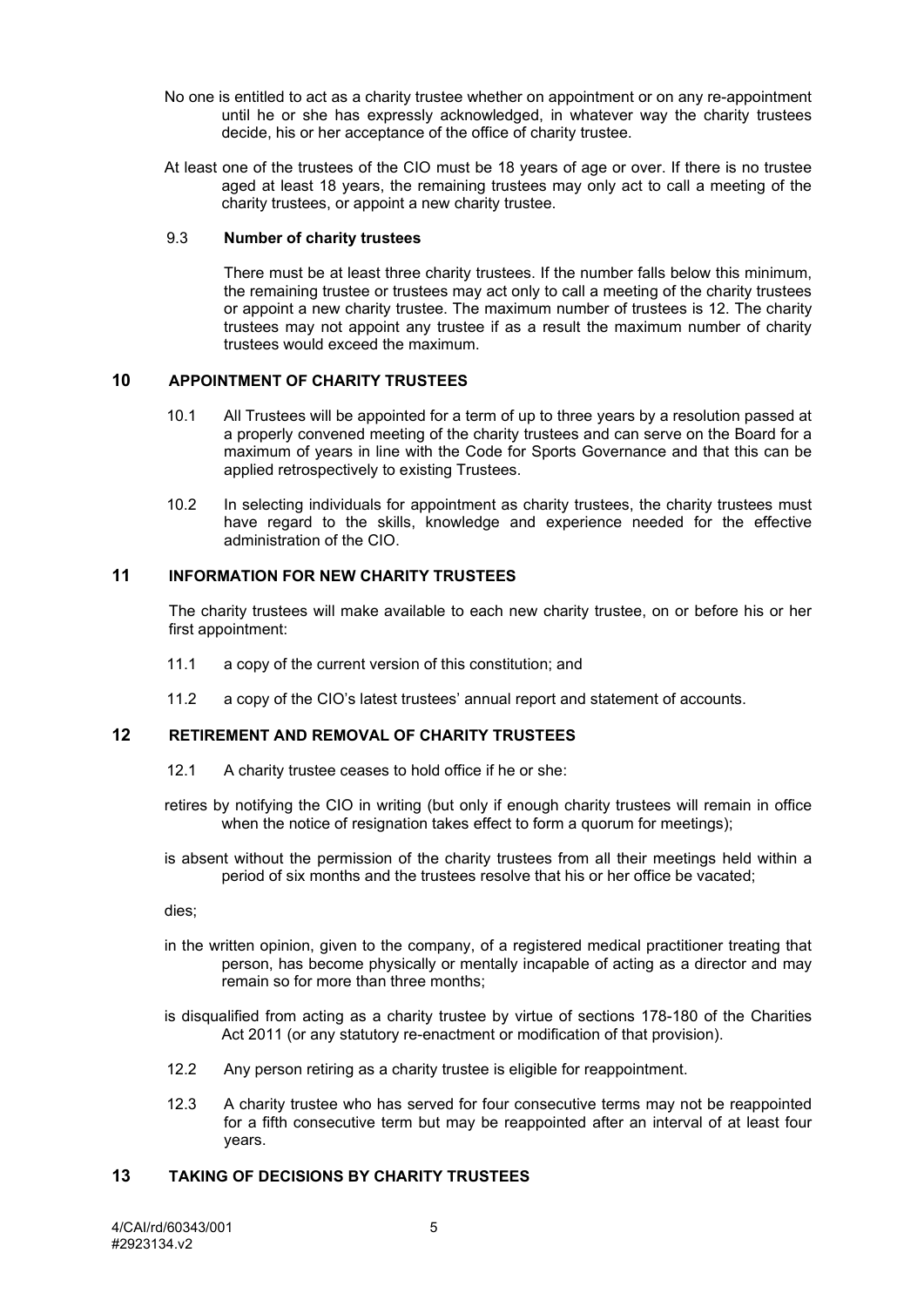Any decision may be taken either:

- 13.1 at a meeting of the charity trustees; or
- 13.2 by resolution in writing or electronic form agreed by all of the charity trustees, which may comprise either a single document or several documents containing the text of the resolution in like form to each of which one or more charity trustees has signified their agreement.

## **14 DELEGATION BY CHARITY TRUSTEES**

- 14.1 The charity trustees may delegate any of their powers or functions to a committee or committees, and, if they do, they shall determine the terms and conditions on which the delegation is made. The charity trustees may at any time alter those terms and conditions, or revoke the delegation.
- 14.2 This power is in addition to the power of delegation in the General Regulations and any other power of delegation available to the charity trustees, but is subject to the following requirements:
- a committee may consist of two or more persons, but at least one member of each committee must be a charity trustee;
- the acts and proceedings of any committee must be brought to the attention of the charity trustees as a whole as soon as is reasonably practicable; and
- the charity trustees shall from time to time review the arrangements which they have made for the delegation of their powers.

## <span id="page-5-2"></span>**15 MEETINGS OF CHARITY TRUSTEES**

#### 15.1 **Calling meetings**

Any charity trustee may call a meeting of the charity trustees.

Subject to that, the charity trustees shall decide how their meetings are to be called, and what notice is required.

## <span id="page-5-0"></span>15.2 **Chairing of meetings**

The charity trustees may appoint one of their number to chair their meetings and may at any time revoke such appointment. If no-one has been so appointed, or if the person appointed is unwilling to preside or is not present within 10 minutes after the time of the meeting, the charity trustees present may appoint one of their number to chair that meeting. The Chief Executive Officer of the charity cannot chair any meetings of the trustees.

#### 15.3 **Procedure at meetings**

No decision shall be taken at a meeting unless a quorum is present at the time when the decision is taken. The quorum is two charity trustees, or the number nearest to one half of the total number of charity trustees, whichever is greater, or such larger number as the charity trustees may decide from time to time. A charity trustee shall not be counted in the quorum present when any decision is made about a matter upon which he or she is not entitled to vote.

Questions arising at a meeting shall be decided by a majority of those eligible to vote.

In the case of an equality of votes, the person who chairs the meeting shall have a second or casting vote.

## <span id="page-5-1"></span>15.4 **Participation in meetings by electronic means**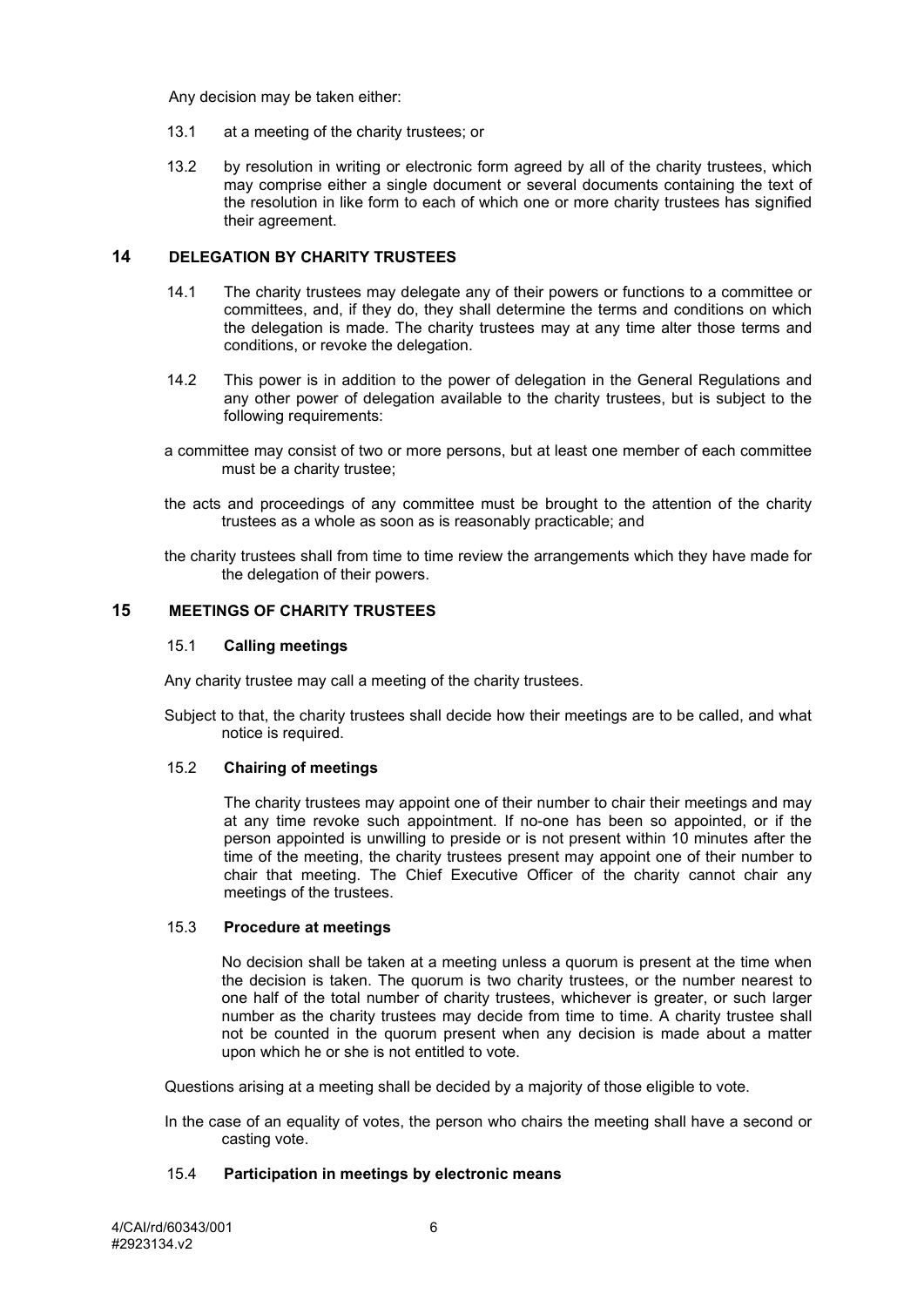- A meeting may be held by suitable electronic means agreed by the charity trustees in which each participant may communicate with all the other participants.
- Any charity trustee participating at a meeting by suitable electronic means agreed by the charity trustees in which a participant or participants may communicate with all the other participants shall qualify as being present at the meeting.

Meetings held by electronic means must comply with rules for meetings, including chairing and the taking of minutes.

#### **16 MEMBERSHIP OF THE CIO**

- 16.1 The members of the CIO shall be its charity trustees for the time being. The only persons eligible to be members of the CIO are its charity trustees. Membership of the CIO cannot be transferred to anyone else.
- 16.2 Any member and charity trustee who ceases to be a charity trustee automatically ceases to be a member of the CIO.
- 16.3 A minimum of 25% of the members will be independent non-executive trustees.

## <span id="page-6-1"></span>**17 INFORMAL OR ASSOCIATE (NON-VOTING) MEMBERSHIP**

17.1 The charity trustees may create associate or other classes of non-voting membership, and may determine the rights and obligations of any such members (including payment of membership fees), and the conditions for admission to, and termination of membership of any such class of members.

Other references in this constitution to "members" and "membership" do not apply to nonvoting members, and non-voting members do not qualify as members for any purpose under the Charities Acts, General Regulations or Dissolution Regulations. The Chief Executive Officer or Finance Officer of the Charity will be non-voting associate members of the Board.

## <span id="page-6-0"></span>**18 DECISIONS WHICH MUST BE MADE BY THE MEMBERS OF THE CIO**

18.1 Any decision to:

amend the constitution of the CIO;

amalgamate the CIO with, or transfer its undertaking to, one or more other CIOs, in accordance with the Charities Act 2011; or

wind up or dissolve the CIO (including transferring its business to any other charity);

must be made by a resolution of the members of the CIO (rather than a resolution of the charity trustees).

18.2 Decisions of the members may be made either:

by resolution at a general meeting; or

by resolution in writing, in accordance with Sub-Clause [18.4](#page-7-0) of this Clause.

18.3 Any decision specified in Sub-Clause [18.1](#page-6-0) of this Clause must be made in accordance with the provisions of Clause [28](#page-10-0) (Amendment of constitution), Clause [29](#page-10-1) (Voluntary winding up or dissolution), or the provisions of the Charities Act 2011, the General Regulations or the Dissolution Regulations as applicable. Those provisions require the resolution to be agreed by a 75% majority of those members voting at a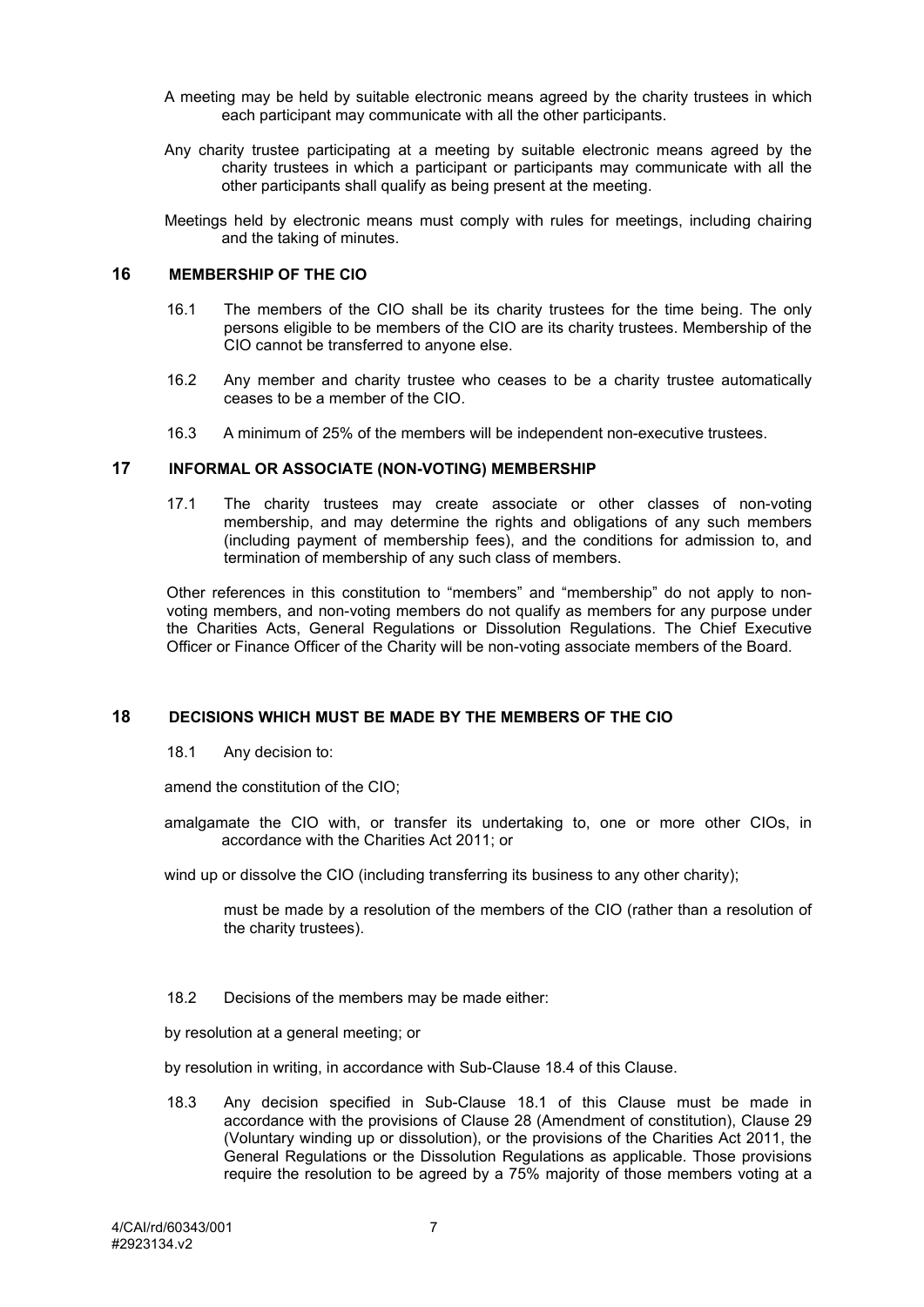general meeting, or agreed by all members in writing.

<span id="page-7-0"></span>18.4 Except where a resolution in writing must be agreed by all the members, such a resolution may be agreed by a simple majority of all the members who are entitled to vote on it. Such a resolution shall be effective provided that:

a copy of the proposed resolution has been sent to all the members eligible to vote; and

the required majority of members has signified its agreement to the resolution in a document or documents which are received at the principal office within the period of 28 days beginning with the circulation date. The document signifying a member's agreement must be authenticated by their signature, by a statement of their identity accompanying the document, or in such other manner as the CIO has specified.

The resolution in writing may comprise several copies to which one or more members has signified their agreement. Eligibility to vote on the resolution is limited to members who are members of the CIO on the date when the proposal is first circulated.

## **19 GENERAL MEETINGS OF MEMBERS**

#### 19.1 **Calling of general meetings of members**

The charity trustees may designate any of their meetings as a general meeting of the members of the CIO. The purpose of such a meeting is to discharge any business which must by law be discharged by a resolution of the members of the CIO as specified in Clause [17](#page-6-1) (Decisions which must be made by the members of the CIO).

### 19.2 **Notice of general meetings of members**

- The minimum period of notice required to hold a general meeting of the members of the CIO is 14 days.
- Except where a specified period of notice is strictly required by another clause in this constitution, by the Charities Act 2011 or by the General Regulations, a general meeting may be called by shorter notice if it is so agreed by a majority of the members of the CIO.
- Proof that an envelope containing a notice was properly addressed, prepaid and posted; or that an electronic form of notice was properly addressed and sent, shall be conclusive evidence that the notice was given. Notice shall be deemed to be given 48 hours after it was posted or sent.

#### 19.3 **Procedure at general meetings of members**

The provisions in Clauses [15.2](#page-5-0) to [15.4](#page-5-1) governing the chairing of meetings, procedure at meetings and participation in meetings by electronic means apply to any general meeting of the members, with all references to trustees to be taken as references to members.

#### <span id="page-7-1"></span>**20 SAVING PROVISIONS**

20.1 Subject to Sub-Clause [20.2](#page-8-0) of this Clause, all decisions of the charity trustees, or of a committee of charity trustees, shall be valid notwithstanding the participation in any vote of a charity trustee:

who was disqualified from holding office;

who had previously retired or who had been obliged by the constitution to vacate office;

who was not entitled to vote on the matter, whether by reason of a conflict of interest or otherwise;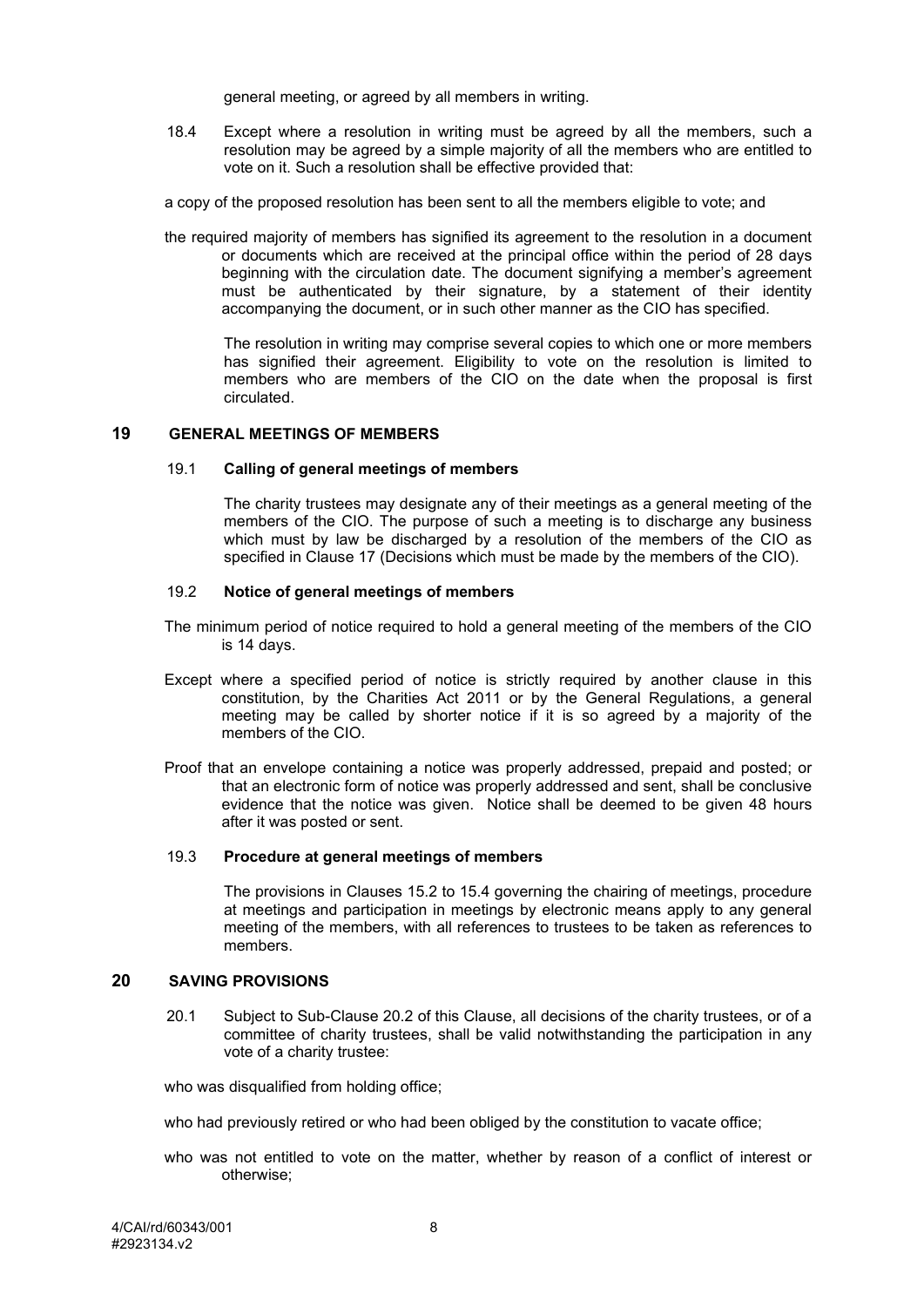if, without the vote of that charity trustee and that charity trustee being counted in the quorum, the decision has been made by a majority of the charity trustees at a quorate meeting.

<span id="page-8-0"></span>20.2 Sub-Clause [20.1](#page-7-1) of this Clause does not permit a charity trustee to keep any benefit that may be conferred upon him or her by a resolution of the charity trustees or of a committee of charity trustees if, but for Sub-Clause [20.1,](#page-7-1) the resolution would have been void, or if the charity trustee has not complied with Clause [7](#page-3-0) (Conflicts of interest).

#### **21 EXECUTION OF DOCUMENTS**

- 21.1 The CIO shall execute documents either by signature or by affixing its seal (if it has one).
- 21.2 A document is validly executed by signature if it is signed by at least two of the charity trustees.
- 21.3 If the CIO has a seal:

it must comply with the provisions of the General Regulations; and

the seal must only be used by the authority of the charity trustees or of a committee of charity trustees duly authorised by the charity trustees. The charity trustees may determine who shall sign any document to which the seal is affixed and unless otherwise so determined it shall be signed by two charity trustees.

## **22 USE OF ELECTRONIC COMMUNICATIONS**

#### 22.1 **General**

The CIO will comply with the requirements of the Communications Provisions in the General Regulations and in particular:

the requirement to provide within 21 days to any member on request a hard copy of any document or information sent to the member otherwise than in hard copy form;

any requirements to provide information to the Commission in a particular form or manner.

#### 22.2 **To the CIO**

Any member of charity trustee of the CIO may communicate electronically with the CIO to an address specified by the CIO for the purpose, so long as the communication is authenticated in a manner which is satisfactory to the CIO.

## 22.3 **By the CIO**

- any member of charity trustee of the CIO, by providing the CIO with his or her email address or similar, is taken to have agreed to receive communications from the CIO in electronic form at that address, unless the member has indicated to the CIO his or her unwillingness to receive such communications in that form.
- the charity trustees may, subject to compliance with any legal requirements, by means of publication on its website:
	- 22.3.1.1 provide the members with the notice referred to in Clause [20.2](#page-8-0) (Notice of general meetings);
	- 22.3.1.2 give charity trustees notice of their meetings in accordance with Clause [15.1](#page-5-2) (Calling meetings) and
	- 22.3.1.3 submit any proposal to the members or charity trustees for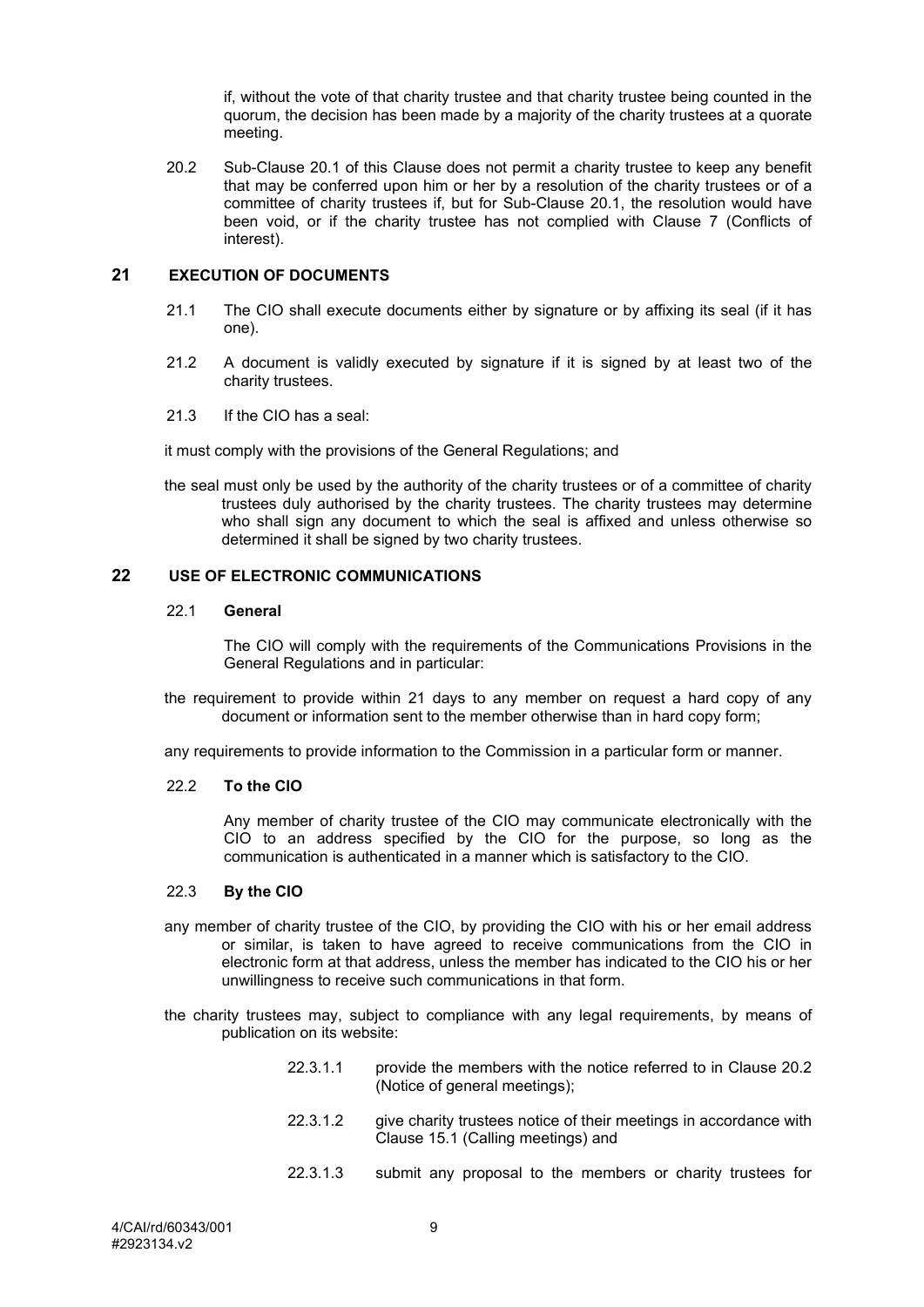decision by written resolution in accordance with the CIO's powers under Clause [17](#page-6-1) (Members' decisions) or [18.4](#page-7-0) (Decisions taken by resolution in writing).

the charity trustees must:

- 22.3.1.4 take reasonable steps to ensure that members and charity trustees are promptly notified of the publication of any such notice or proposal; and
- 22.3.1.5 send any such notice or proposal in hard copy form to any member or charity trustee who has not consented to receive communications in electronic form.

#### **23 KEEPING OF REGISTERS**

The CIO must comply with its obligations under the General Regulations in relation to the keeping of, and provision of access to, a (combined) register of its members and charity trustees.

## **24 MINUTES**

The charity trustees must keep minutes of all:

- 24.1 appointments of officers made by the charity trustees;
- 24.2 proceedings at general meetings of the CIO;
- 24.3 meetings of the charity trustees and committees of charity trustees including:

the names of the trustees present at the meeting;

the decisions made at the meetings; and

where appropriate the reasons for the decisions;

24.4 decisions made by the charity trustees otherwise than in meetings.

#### **25 ACCOUNTING RECORDS, ACCOUNTS, ANNUAL REPORTS AND RETURNS, REGISTER MAINTENANCE**

- 25.1 The charity trustees must comply with the requirements of the Charities Act 2011 with regard to the keeping of accounting records, to the preparation and scrutiny of statements of account, and to the preparation of annual reports and returns. The statements of account, reports and returns must be sent to the Charity Commission, regardless of the income of the CIO, within 10 months of the financial year end.
- 25.2 The charity trustees must comply with their obligation to inform the Commission within 28 days of any change in the particulars of the CIO entered on the Central Register of Charities.

The charity trustees will review a schedule of the charity's policies and procedures every four years to ensure compliance with any legislative changes or amendments as required.

#### **26 RULES**

The charity trustees may from time to time make such reasonable and proper rules or byelaws as they may deem necessary or expedient for the proper conduct and management of the CIO, but such rules or bye laws must not be inconsistent with any provision of this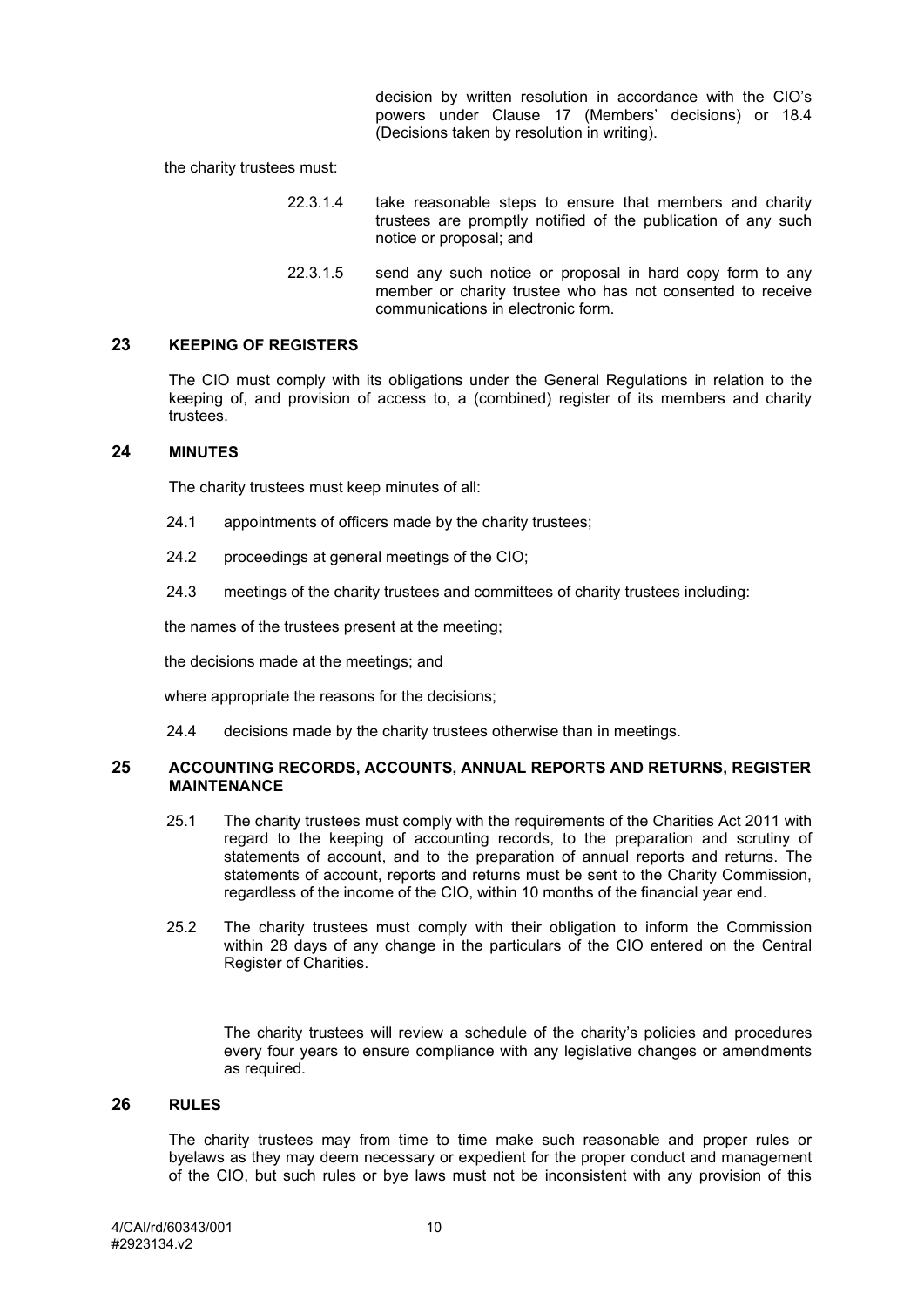constitution. Copies of any such rules or bye laws currently in force must be made available to any member of the CIO on request.

## **27 DISPUTES**

If a dispute arises between members of the CIO about the validity or propriety of anything done by the members under this constitution, and the dispute cannot be resolved by agreement, the parties to the dispute must first try in good faith to settle the dispute by mediation before resorting to litigation.

#### <span id="page-10-0"></span>**28 AMENDMENT OF CONSTITUTION**

As provided by sections 224-227 of the Charities Act 2011:

28.1 This constitution can only be amended:

by resolution agreed in writing by all members of the CIO; or

- by a resolution passed by a 75% majority of those voting at a general meeting of the members of the CIO called in accordance with Clause 19 (General meetings of members).
- 28.2 Any alteration of Clause 3 (Objects), Clause 29 (Voluntary winding up or dissolution), this Clause, or of any provision where the alteration would provide authorisation for any benefit to be obtained by charity trustees or members of the CIO or persons connected with them, requires the prior written consent of the Charity Commission.
- 28.3 No amendment that is inconsistent with the provisions of the Charities Act 2011 or the General Regulations shall be valid.
- 28.4 A copy of every resolution amending the constitution, together with a copy of the CIO's constitution as amended must be sent to the Commission by the end of the period of 15 days beginning with the date of passing of the resolution, and the amendment does not take effect until it has been recorded in the Register of **Charities**

#### <span id="page-10-1"></span>**29 VOLUNTARY WINDING UP OR DISSSOLUTION**

- 29.1 As provided by the Dissolution Regulations, the CIO may be dissolved by resolution of its members. Any decision by the members to wind up or dissolve the CIO can only be made:
- at a general meeting of the members of the CIO called in accordance with Clause 19 (General meetings of members), of which not less than 14 days' notice has been given to those eligible to attend and vote:
	- 29.1.1.1 by a resolution passed by a 75% majority of those voting, or
	- 29.1.1.2 by a resolution passed by decision taken without a vote and without any expression of dissent in response to the question put to the general meeting; or

by a resolution agreed in writing by all members of the CIO.

- 29.2 Subject to the payment of all the CIO's debts:
- Any resolution for the winding up of the CIO, or for the dissolution of the CIO without winding up, may contain a provision directing how any remaining assets of the CIO shall be applied.
- If the resolution does not contain such a provision, the charity trustees must decide how any remaining assets of the CIO shall be applied.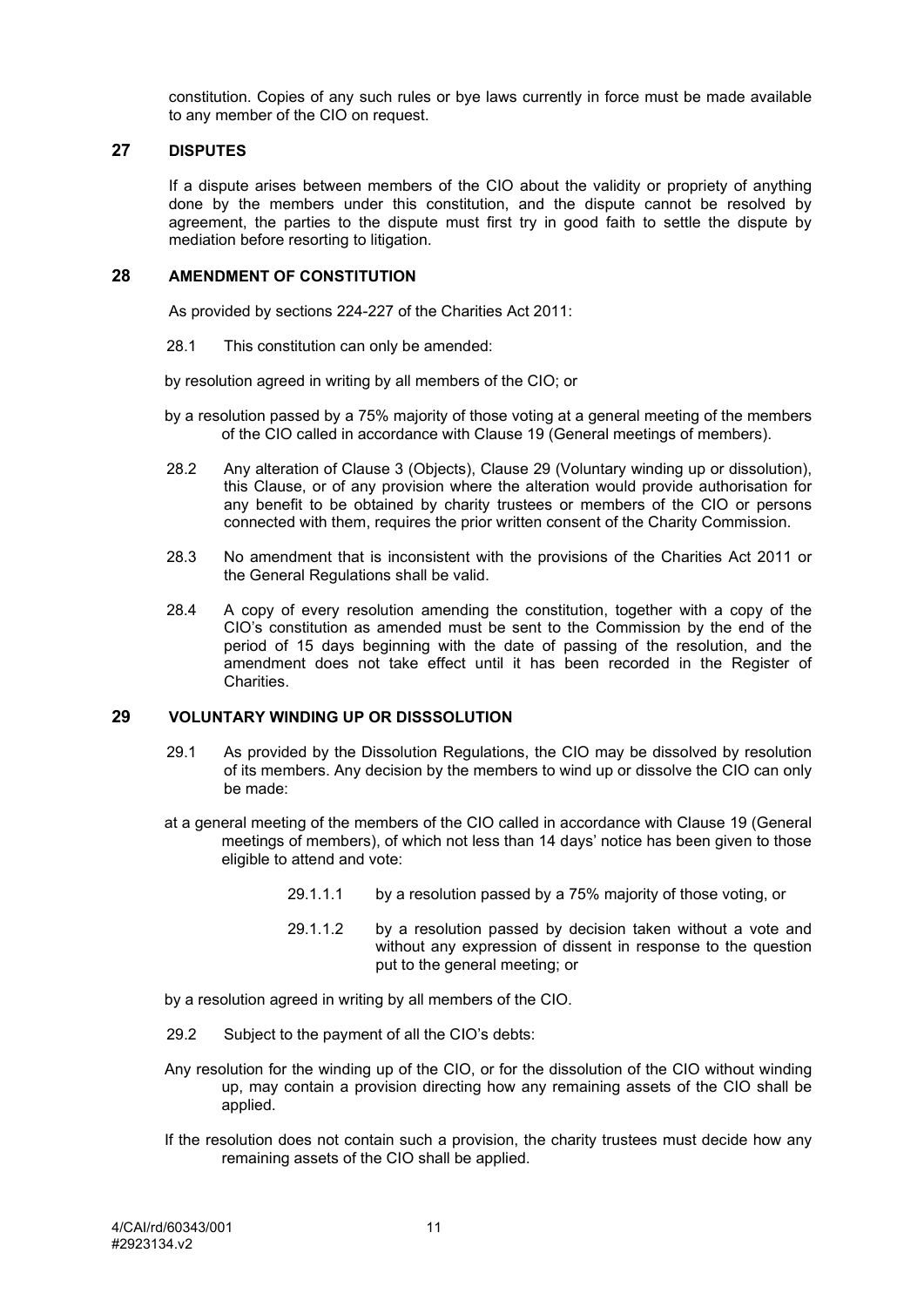- In either case the remaining assets must be applied for charitable purposes the same as or similar to those of the CIO.
- 29.3 The CIO must observe the requirements of the Dissolution Regulations in applying to the Commission for the CIO to be removed from the Register of Charities, and in particular:

the charity trustees must send with their application to the Commission:

- 29.3.1.1 a copy of the resolution passed by the members of the CIO;
- 29.3.1.2 a declaration by the charity trustees that any debts and other liabilities of the CIO have been settled or otherwise provided for in full; and
- 29.3.1.3 a statement by the charity trustees setting out the way in which any property of the CIO has been or is to be applied prior to its dissolution in accordance with this constitution;
- the charity trustees must ensure that a copy of the application is sent within seven days to every member and employee of the CIO, and to any charity trustee of the CIO who was not privy to the application.
- 29.4 If the CIO is to be wound up or dissolved in any other circumstances, the provisions of the Dissolution Regulations must be followed.

## <span id="page-11-0"></span>**30 INTERPRETATION**

30.1 In this constitution:

| "charity trustee" | means a charity trustee of the CIO; |
|-------------------|-------------------------------------|
|-------------------|-------------------------------------|

**"Communications Provisions"** means the Communications Provisions in Part 10, Chapter 4 of the General Regulations;

#### **"connected person"** means:

- (a) an individual with close family ties including, but not limited to, a child, parent, grandchild, grandparent, brother or sister of the charity trustee;
- (b) the spouse or civil partner of the charity trustee or of any person falling within Sub-Clause (a) above;
- (c) a person carrying on business in partnership with the charity trustee or with any person falling within Sub-Clause (a) or (b) above;
- (d) an institution which is controlled:
	- (i) by the charity trustee or any connected person falling within Sub-Clause (a), (b), or (c) above; or
	- (ii) by two or more persons falling within Sub-Clause (d)(i), when taken together;